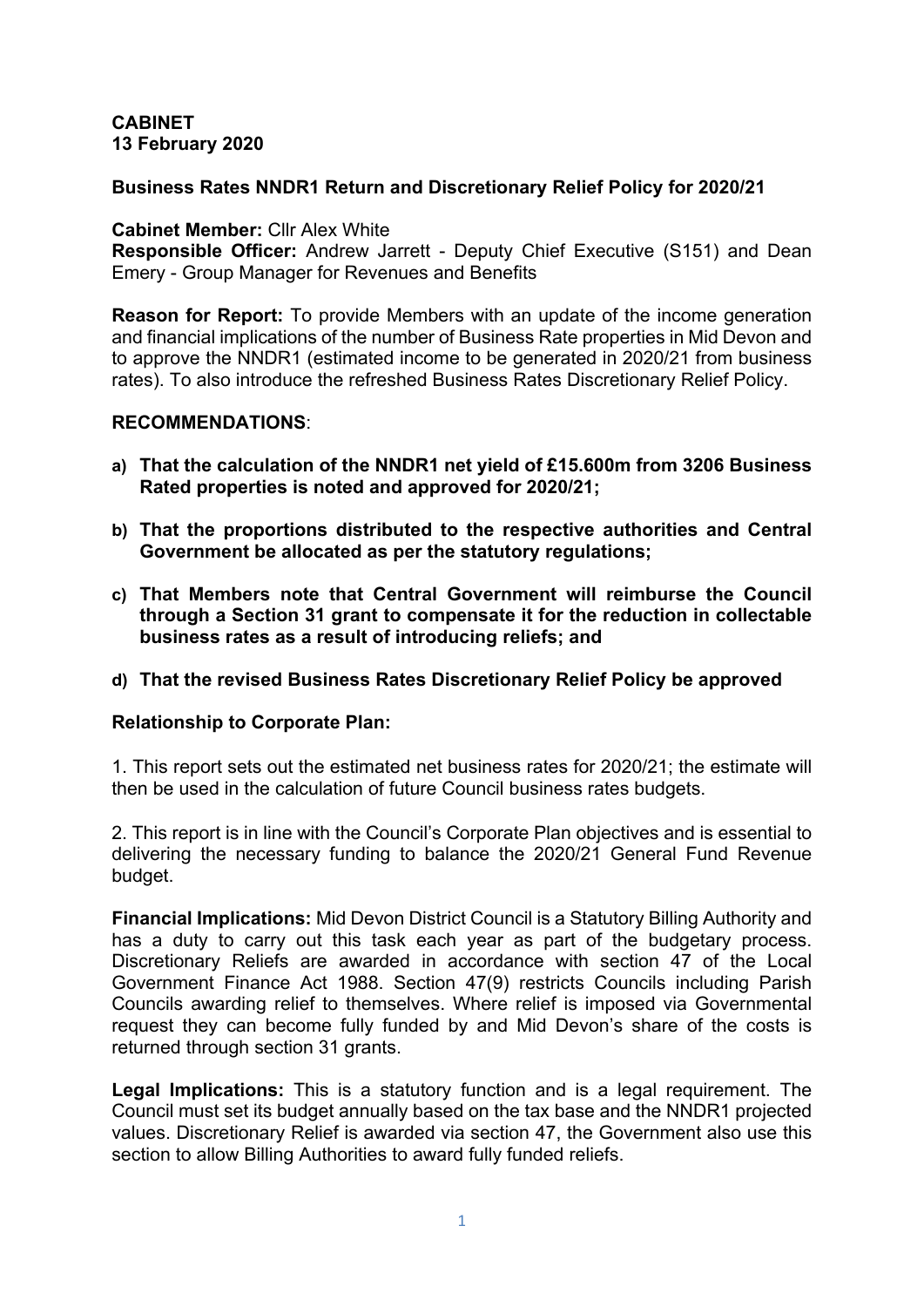Noting a Ministerial Statement made 28/01/2020 where new and extended reliefs were confirmed. These are shown with the main policy Appendix 2.1.

**Risk Assessment:** If the Council fails to carry out this duty, then it will not be able to forecast its future budget positions. The calculation of the NNDR1 involves a number of estimates made by professional officers, but due to the volatility and uncertainty of Business Rates appeals and Central Government retention policies, the Council holds a Business Rates Smoothing Reserve which can be used to mitigate fluctuations in Business Rates receipts.

**Equality Impact Assessment**: No equality issues identified for this report.

# **1.0 Introduction / Background**

- 1.1 Prior to 1 April 2013, all billing authorities collected the business rates in their area and passed this money onto a Central Government pool. The pool was then redistributed to local authorities throughout the country based on their needs, resources and the services they provide to their community. For example, one billing authority may collect £15m and only require £10m to run its services, whereas another billing authority may collect £10m and require £15m to run its services. The shortfall and excess was then redistributed by Central Government through a fixed sum as part of the Formula Grant **Settlement**
- 1.2 The Discretionary Relief policy helps to award financial assistance to organisations in controlled and consistent way. Appendix 2.1 refers.

### **2.0 Business rates retention scheme**

- 2.1 From 1 April 2013, Central Government changed the way this financing is distributed. Each billing authority now has to forecast the amount of revenue it will generate from business rates and then redistribute that income between Central Government, the county council, the fire authority and itself, based on a centrally prescribed formula (see below). The Business Rates Retention Scheme as it is now known, also allows the billing authority to keep a share of the increase in revenue it generates, therefore encouraging billing authorities to encourage business growth in its area. However, the converse of this applies and if a billing authority's business rates decline, the District Council (i.e. MDDC) will see a proportionate drop in revenue.
- 2.2 This is the key difference between the old and new schemes. As under the old business rates scheme, the level of funding was determined at the beginning of the year and was fixed thereafter.
- 2.3 In order to assist local authorities in retaining revenue within the counties, Central Government allowed county councils and district councils to join together to pool their growth and offset the growth of one area against a decline in another area. Effectively, this creates a larger critical mass across the county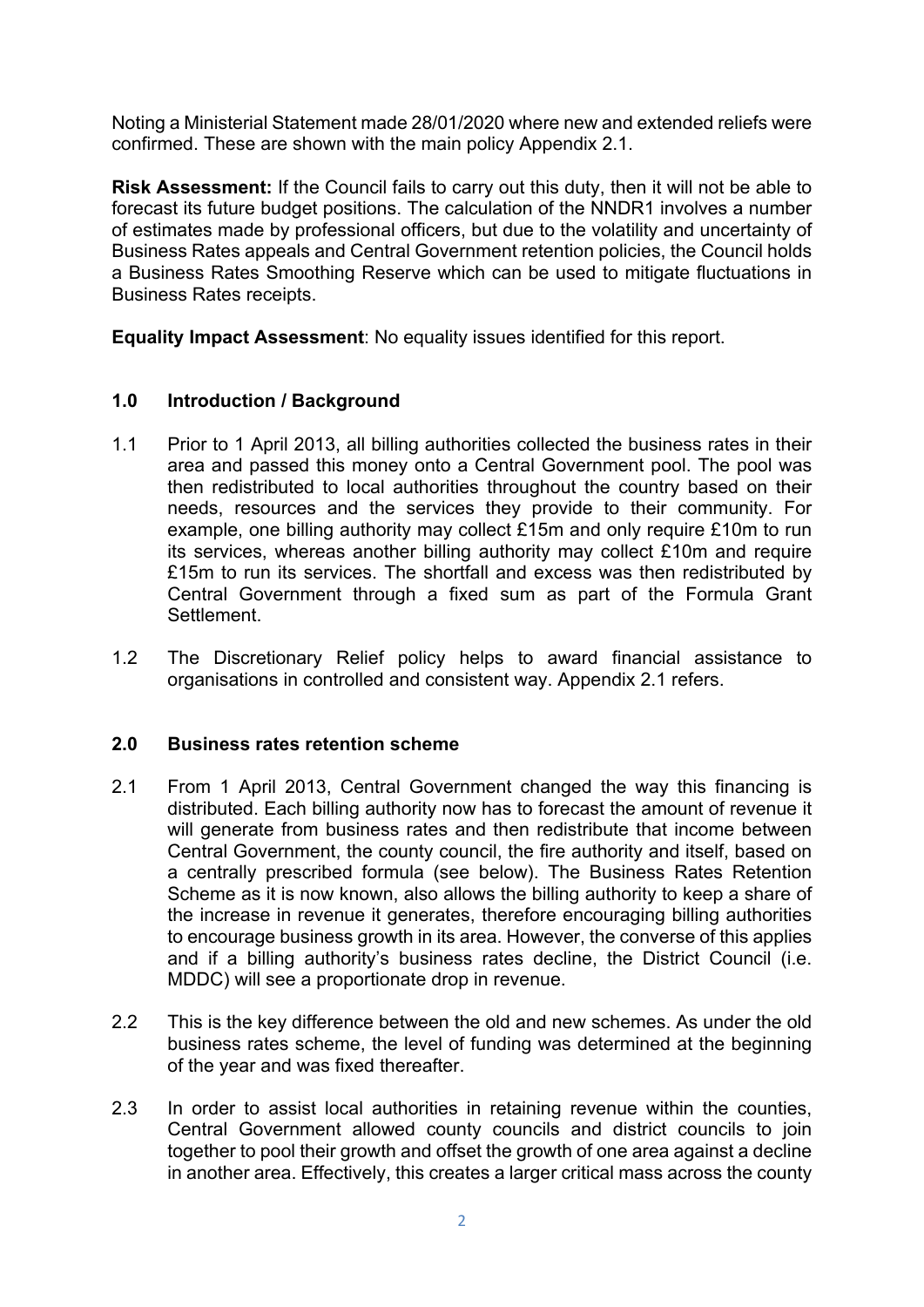to alleviate exposure to individual authority losses, thus enabling counties and districts to retain more of the rates collected instead of contributing this money to the central pool. Mid Devon District Council joined the Devon County-wide pool in 2014 and will remain in the pool for 2020/21.

- 2.4 This report details the calculations necessary to determine the estimated debit the Council is expected to collect in business rates for the 2020/21 year. The net collectable debit is then split proportionally in accordance with the provisions of the Local Government Finance Settlement issued in December 2018 which enables the whole of Devon to have a 50% rates retention, subject to tariffs or levies. The Council continues its Pool membership with the other Devon councils to maximise the amount of Business Rates it can retain. As detailed in 3.5, the Pool was given "Pilot" status in 2018/19 and we were able to retain 100% of Business Rates growth income but unfortunately this was a one year only arrangement and we were unsuccessful in our bid for a 75% Pilot in 2020/21. Therefore, we revert to the 2017/18 distribution arrangements. The tier split for Devon is as follows:
	- 9% is distributed to Devon County Council
	- 40% is kept by Mid Devon District Council
	- 1% is distributed to the Devon & Somerset Fire & Rescue Authority
- 2.5 The New 2017 Valuation list took effect from 1st April 2017 and the overall effect of these changes is settling down now.

# **3.0 S31 grant and reduced business rates income**

- 3.1 The Chancellor of the Exchequer announced changes to the Business Rates system in his Autumn Statement for 2018, and councils once again will be compensated for the loss by means of a "S31" Government grant in recognition of the lower amount of business rates that would otherwise become due.
- 3.2 The main changes/announcements are as follows: See Appendix 2(2).
- 3.2.1 **A Retail Discount scheme** for occupied retail properties with a rateable value (RV) of less than £51,000 in each of the years 2019/20 and 2020/21. The Retail Discount scheme will reduce rates payable by one third in 2019/20 and 50% from 2020/21 for that year only after all other reliefs including transition relief has been applied, subject to state aid limits. Fully funded Relief under s31 grant
- 3.2.2 The Government will continue the £1,500 business rates discount for office space of **local newspapers** in 2020/21 until 2025 as per the ministerial statement 28/01/2020. Fully funded Relief under s31 grant
- 3.3 The following reliefs will continue:
- 3.3.1 The **Discretionary Rate Relief** scheme introduced from 1st April 2017 will continue for 2020/21.